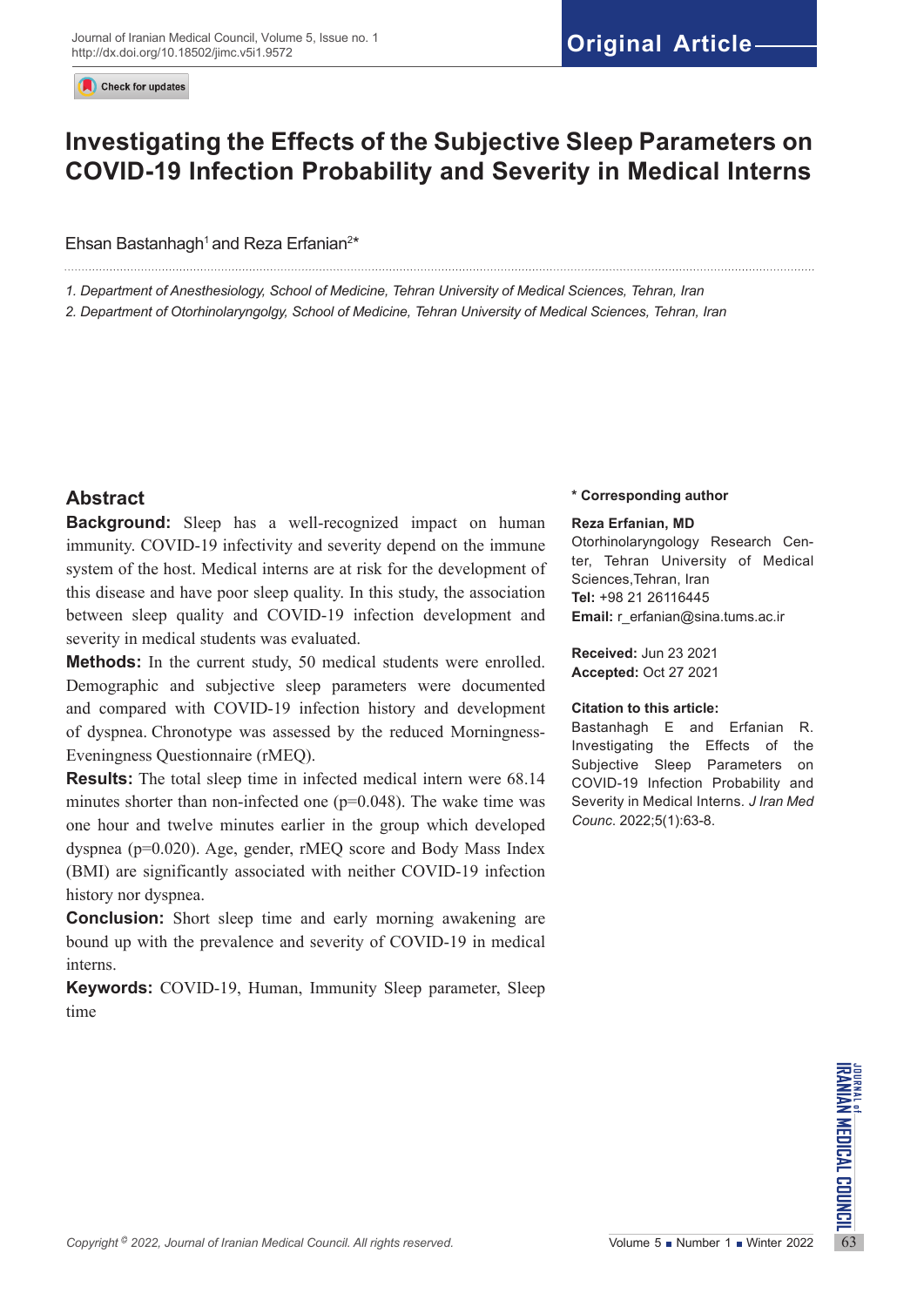## **Introduction**

With the launch of the new COVID-19 pandemic in December 2019, all sections of society in all countries became involved in the fight against this unknown virus. Among the members of the community, the medical staff, especially physicians and nurses were the most affected by this disease since they are the first lines of the fight against this disease (1). Health care workers encompass the significant proportion of COVID-19 infections in the pandemic outbreaks. Exposed health care workers may experience a high incidence of COVID-19 infections, particularly for unprotected and repeated exposures. Furthermore, they may face a greater risk of developing mental health irregularity rather than non-health care workers which might negatively affect their sleep quality (2).

Sleep disorders, and specifically insomnia, have been linked to susceptibility to COVID-19 and health care workers represent two of the five occupational groups with the highest prevalence of short sleep duration (3). COVID-19 outbreak also has caused a huge negative impact on exposed healthcare workers' sleep quality (4). According to Marreli *et al*, the effects of the COVID-19 outbreak include delayed bedtime and wake-up time and increased sleep latency on university students (5). The COVID-19 pandemic has aggravated pre-existing sleep disorder conditions among frontline health care workers (6). It has been shown that medical students have poor sleep qualities (7) but the impact of sleep quality on the infection rate of medical students has not been evaluated precisely. For this purpose, a study was conducted among medical interns to show whether sleep quality increases infection susceptibility or not.

#### **Materials and Methods**

It is essential that ethically all the questionnaires be prepared based on the complete satisfaction of the participating patients. The study's protocol was approved by the local ethical research committee (Ethical code: 1399.623), and the written informed consent was obtained from the medical school principal and all participants.

(Ethical code: 1399.623), and<br> **EXECUTE:**<br> **EXECUTE:**<br> **EXECUTE:**<br> **EXECUTE:**<br> **EXECUTE:**<br> **EXECUTE:**<br> **EXECUTE:**<br> **EXECUTE:**<br> **EXECUTE:**<br> **EXECUTE:**<br> **EXECUTE:**<br> **EXECUTE:**<br> **EXECUTE:**<br> **EXECUTE:**<br> **EXECUTE:**<br> **EXECUTE:**<br> In this cross sectional study, 50 medical students' interns who have been exposed to a new COVID-19 infection during the internship were enrolled during January 2021. Exclusion criteria were hypnotic medicine

usage and unwillingness for enrolling in the study. All students were surveyed based on a questionnaire completed by them. The study tools consisted of age, sex, Body Mass Index (BMI), bedtime, subjective sleep latency (time from going to bed and falling sleep), sleep time, and wake time. Chronotype was assessed by the reduced Morningness-Eveningness Questionnaire (rMEQ) (8). The standardized form of questionnaire was used in this study. The questionnaire comprises 5 multiple choice questions about circadian preferences and was translated and validated to Persian (9). All volunteers were at least 4 weeks' COVID-19 symptom free.

#### *COVID-19 diagnosis*

The main inclusion criteria for COVID-19 diagnosis were based on the presence of a recent history of common COVID-19 symptoms. These symptoms included fever, cough, dyspnea, sputum, myalgia, arthralgia, headache, diarrhea, rhinorrhea, sore throat, abdominal pain, pharyngeal discomfort, chest pain, decreased smell or taste functions (10). Consequently, samples with symptoms were questioned about Polymerase Chain Reaction (PCR) positive or COVID-19 imaging findings on Computed Tomography (CT) of the chest. Finally, following by the mentioned criteria, medical interns were divided into three patterns of COVID-19 disease in diagnosis:1) The group that was identified only based on common symptoms such as fever, lethargy, weakness, fatigue, and most importantly, symptoms of upper respiratory infection, 2) The group that was examined according to radiographic, for instance, High-Resolution Computed Tomography (HRCT) findings of the chest had a crazy-paving view, and finally, 3) the group that was identified by molecular tests (polymerase chain reaction). They were also asked about the reoccurrence of the disease.

#### *Statistical analysis*

Statistical analyses were performed by using SPSS version 11.5 (IBM, Chicago, IL, USA). The qualitative data between groups were analyzed through performing the Chi-square test, and for quantitative data, we used Mann-Whitney U. p value of less than 0.05 was set for the level of clinical significance.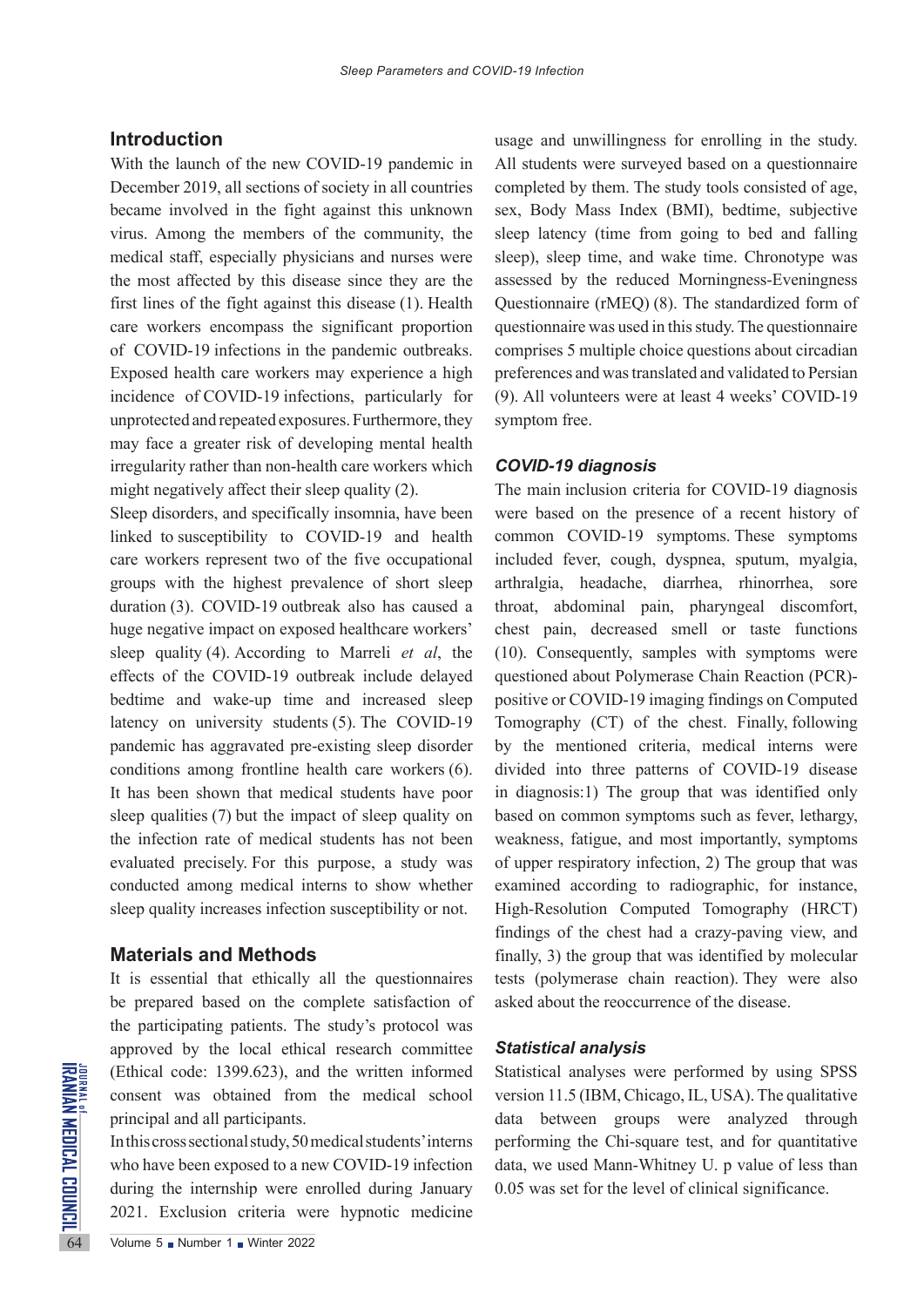|  |  | Table 1. COVID-19 characteristic of participants |  |  |
|--|--|--------------------------------------------------|--|--|
|--|--|--------------------------------------------------|--|--|

| $COV$ ID-19 + (n=19)                                                                                      |  |
|-----------------------------------------------------------------------------------------------------------|--|
| Diagnosis (cases)<br>PCR+ Symptoms 4(21.1%)<br>Radiology + Symptoms 1(5.2%)<br>14(73.7%)<br>Symptoms only |  |
| Dyspnea (cases)<br>$8(42.1\%)$<br><b>Positive</b><br>11(57.8%)<br>Negative                                |  |

# **Results**

Two participants were excluded due to hypnotic medicine usage and data of 48 medical students were evaluated. The average age of participants was 25.94 (range 24-37 years) and 50% of all interns were male. Out of all participants, 19 cases became infected with COVID-19, which accounted for 39.6 percent of these students. Details of COVID-19 diagnosis and dyspnea prevalence and reoccurrence are summarized in table 1.

Among demographic and subjective sleep parameters, the sole factor which had a significant association with COVID-19 infections among participants was sleep time (Table 2). The total sleep time in the infected medical intern was 68.14 minutes shorter than noninfected one (p=0.048).

Based on the results, the only factor which had a significant association with dyspnea development in infected participants among demographic and subjective sleep parameters was wake time (Table 3). The wake time was one hour and twelve minutes earlier in the group which developed dyspnea (p=0.020).

|  |  |  | Table 2. Association of COVID-19 infection with sleep parameters, sex, age, BMI, and rMEQ |  |  |
|--|--|--|-------------------------------------------------------------------------------------------|--|--|
|  |  |  |                                                                                           |  |  |

|                                                                                                                                        | id infoducir mur clock parameters, cox, ago, Dim, and mu |                               |         |
|----------------------------------------------------------------------------------------------------------------------------------------|----------------------------------------------------------|-------------------------------|---------|
| variant                                                                                                                                | <b>COVID-19 -</b>                                        | <b>COVID-19 +</b>             | p-value |
| Sex (%)<br>Male<br>Female                                                                                                              | 41.4<br>58.6                                             | 63.2<br>36.8                  | 0.140   |
| Age in years<br>Mean<br><b>SD</b>                                                                                                      | 25.69<br>0.86                                            | 26.32<br>2.73                 | 0.608   |
| rMEQ score<br>Mean<br>SD                                                                                                               | 13.70<br>3.32                                            | 15.06<br>4.55                 | 0.387   |
| BMI in Kg/m <sup>2</sup><br>Mean<br><b>SD</b>                                                                                          | 23.52<br>3.40                                            | 22.57<br>3.21                 | 0.101   |
| <b>Bedtime</b><br>Mean time<br>SD in minutes                                                                                           | 00:04<br>70.20'                                          | 00:24<br>97.14'               | 0.220   |
| Sleep latency in minutes<br>Mean<br>SD                                                                                                 | 23.70'<br>23.23'                                         | 21.66'<br>18.92'              | 0.934   |
| Wake time<br>Mean time<br>SD in minutes                                                                                                | 06:53<br>73.50                                           | 6:55<br>74.94'                | 0.920   |
| Sleep time in minutes<br>Mean<br><b>SD</b>                                                                                             | 01.67'<br>88.68'                                         | 333.53'<br>96.56'             | 0.048   |
| Excessive Morning sleepiness presence<br>percentage<br>rMEQ -reduced Morningness-Eveningness Questionnaire.<br>SD: Standard deviation. | 50%                                                      | 60%                           | 0.487   |
| Copyright <sup>©</sup> 2022, Journal of Iranian Medical Council. All rights reserved.                                                  |                                                          | Volume 5 Number 1 Winter 2022 |         |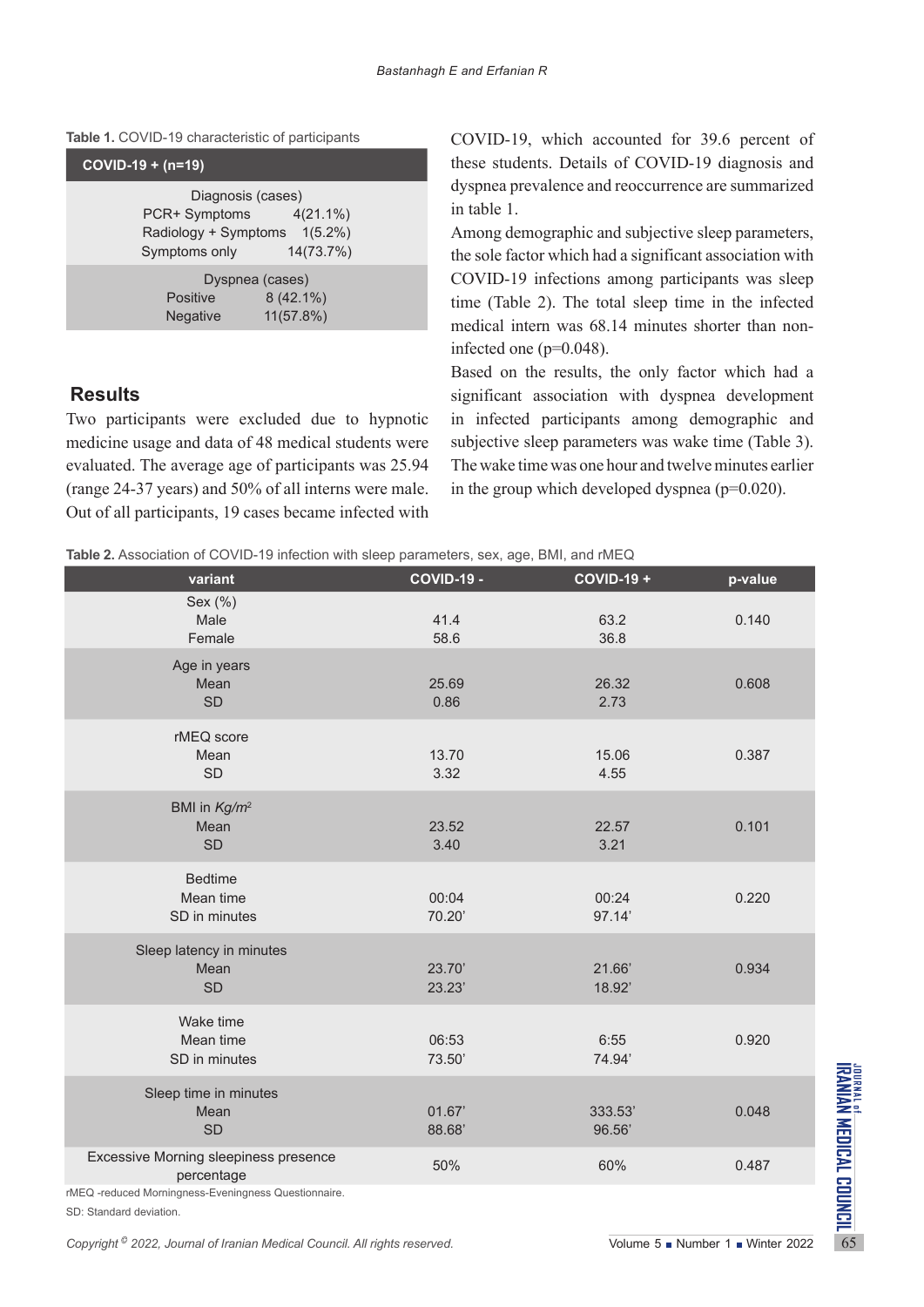| variant                                             | Dyspnea -        | Dyspnea +        | p-value  |
|-----------------------------------------------------|------------------|------------------|----------|
| Sex (%)<br>Male<br>Female                           | 63.6<br>36.4     | 62.5<br>37.5     | 0.960    |
| Age in years<br>Mean<br><b>SD</b>                   | 25.55<br>0.69    | 27.38<br>1.50    | 0.272    |
| rMEQ score<br>Mean<br><b>SD</b>                     | 13.45<br>4.82    | 17.15<br>3.55    | 0.492    |
| BMI in Kg/m <sup>2</sup><br>Mean<br><b>SD</b>       | 22.22<br>3.54    | 23.06<br>3.55    | 0.109    |
| <b>Bedtime</b><br>Mean time<br>SD in minutes        | 00:50<br>72.00'  | 23:38<br>155.80  | 0.152    |
| Sleep latency in minutes<br>Mean<br><b>SD</b>       | 17.25'<br>9.38'  | 22.37'<br>28.25' | 0.897    |
| Wake time<br>Mean time<br>SD in minutes             | 7:22<br>82.80'   | 6:10<br>66.60    | $0.020*$ |
| Sleep time in minutes<br>Mean<br><b>SD</b>          | 336.0'<br>119.83 | 335.0<br>45.82'  | 0.635    |
| Excessive Morning sleepiness presence<br>percentage | 54.5%            | 62.5%            | 0.729    |

|  |  |  |  |  | Table 3. Association of dyspnea in patients with COVID-19 with sleep parameters, sex, age, and BMI. |
|--|--|--|--|--|-----------------------------------------------------------------------------------------------------|
|--|--|--|--|--|-----------------------------------------------------------------------------------------------------|

rMEQ: reduced Morningness-Eveningness Questionnaire.

## **Discussion**

FOREXT PRESERVIES<br>
SERVICE THE CONSEQUENTLY, numerous prob<br>
by lack of sufficient sleep<br>
such as COVID-19 infection<br>
and particular attention to the<br>
metacognitive processes is due<br>
volume 5 Number 1 Number 2022 These days in many countries around the world, healthcare workers are struggling with stress due to the COVID-19 crisis and facing a greater risk of developing mental health irregularity rather than other professions, and the COVID-19 epidemic might negatively affect their sleep quality (11). Stress, anxiety, and other mental health disorders can decrease the quality of sleep which is highly prevalent among medical intern students, and early detection and management seem imperative (1). Consequently, numerous problems might be created by lack of sufficient sleep in healthcare workers such as COVID-19 infection during the pandemic, and particular attention to the role of cognitive and metacognitive processes is due in order to improve

sleep quality (12). Hence, a study to show the correlation between COVID-19 infection and sleep quality seems necessary.

In this study, we evaluated the effects of the new COVID-19 infection on different variables of sleep in 48 medical interns. The results on COVID-19 infection revealed that the most significant difference between the infectious and non-infectious groups was in their sleep time; therefore, there was a significant decrease in total sleep time in infected patients. Our findings on total sleep time hypothesize that sleep disorders might play an important role in COVID-19 infection susceptibility and more importantly, well-recognized risk factors such as older age, high BMI, and male gender. No significant relation between rMEQ and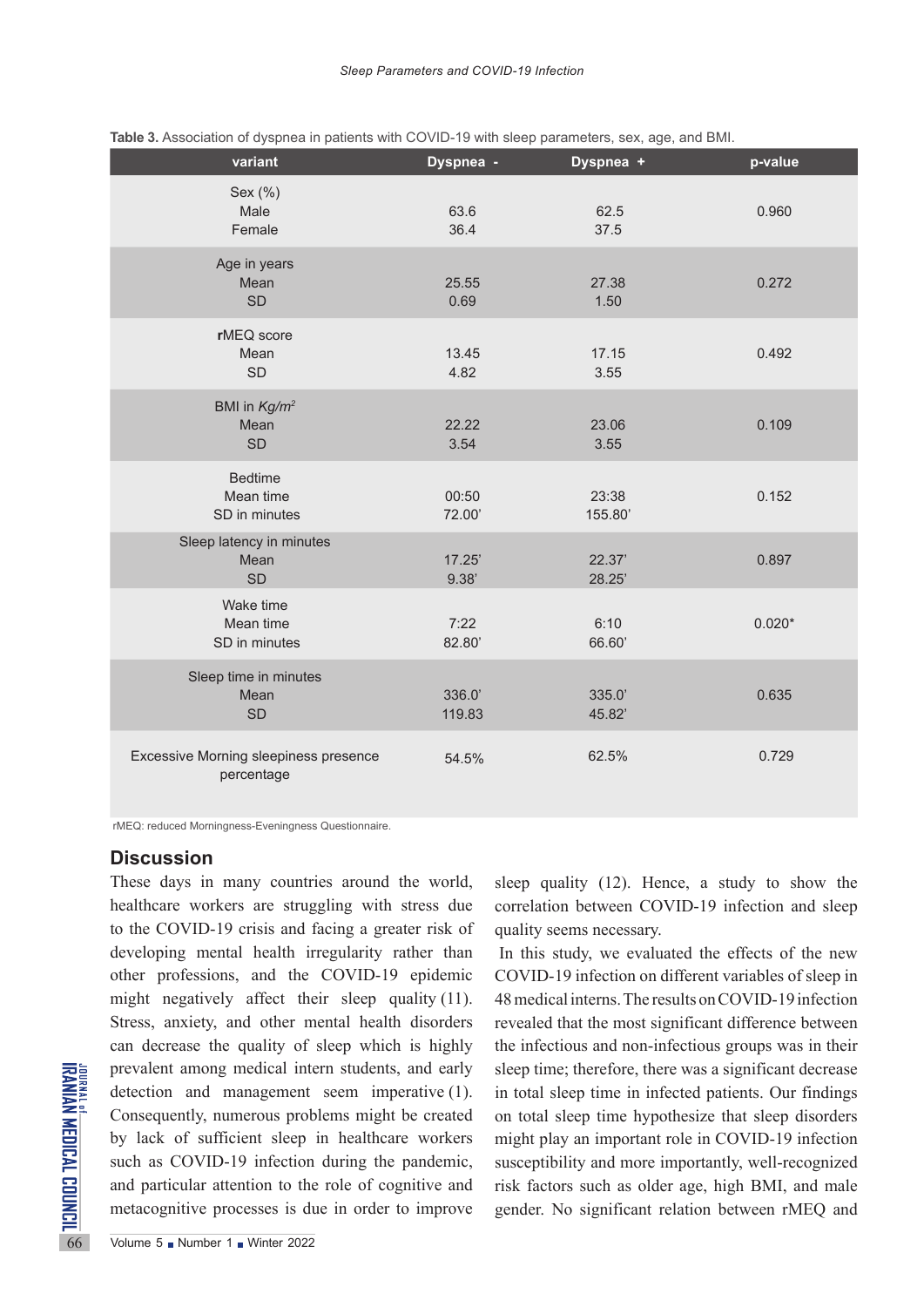COVID-19 development and severity was found. It has been shown that variants in circadian rhythm are not linked to health problems as long as they are not associated with restricted sleep time (13). Furthermore, concerning dyspnea in patients with COVID-19, analyses showed that the only parameter that had a significant difference in terms of dyspnea was when patients woke up in the morning. Accordingly, recent studies reported that there is a strong relationship between good sleep quality and normal function of the immune system (14) and our results support this issue. Depression as one of the reasons for early morning awakening is shown to be associated with COVID-19 severity which is compatible with our finding (15). For clarifying such an interesting relationship between COVID-19 infection, early morning awakening and depression, we need depression evaluation in addition to sleep parameters. Melatonin, as a potential agent has been discovered to be clinically promising in sepsis and can alleviate symptoms of other similar viral infections (16). Melatonin is a sleep promoting agent which is secreted by pineal gland. Appropriate secretion of melatonin can cause sleep disturbance and sleep disturbance can afflict immune response to viruses (17). Given the current view, patients with dyspnea in our study, have suffered early wake time which could be due to a disorder of melatonin path which promotes early morning awakening and sleep deprivation and related immune system damage (18). Hence, melatonin may have a greater role in managing COVID-19 infected patients with circadian rhythm disorders.

# **Conclusion**

Short sleep time and early morning awakening are associated with the prevalence and severity of COVID-19 in medical interns in this pilot study. Our results suggest that the lack of enough sleep might be a potential factor to increase the susceptibility to COVID-19 infection in medical students. However, for better judgment, we need prospective and interventional studies as COVID itself can disturb sleep and cause insomnia.

# **References**

1. Salehinejad MA, Majidinezhad M, Ghanavati E, Kouestanian S, Vicario CM, Nitsche MA, et al. Negative impact of COVID-19 pandemic on sleep quantitative parameters, quality, and circadian alignment: Implications for health and psychological well-being. EXCLI J 2020;19:1297-308.

2. Yuksel D, McKee GB, Perrin PB, Alzueta E, Caffarra S, Ramos-Usuga D, et al. Sleeping when the world locks down: Correlates of sleep health during the COVID-19 pandemic across 59 countries. Sleep Health 2021 Apr 1;7(2):134-42.

3. Dijk DJ, Archer SN. Circadian and homeostatic regulation of human sleep and cognitive performance and its modulation by PERIOD3. Sleep Med Clin 2009 Jun 1;4(2):111-25.

4. Richardson G, Tate B. Hormonal and pharmacological manipulation of the circadian clock: recent developments and future strategies. Sleep 2000 May 1;23 Suppl 3:S77-85.

5. Marelli S, Castelnuovo A, Somma A, Castronovo V, Mombelli S, Bottoni D, et al. Impact of COVID-19 lockdown on sleep quality in university students and administration staff. J Neurol 2021 Jan;268(1):8-15.

6. Xiao H, Zhang Y, Kong D, Li S, Yang N. The effects of social support on sleep quality of medical staff treating patients with Coronavirus Disease 2019 (COVID-19) in January and February 2020 in China. Med Sci Monit 2020;26:e923549.

*Copyright* <sup>©</sup> 2022, *Journal of Iranian Medical Council. All rights reserved.<br>
Copyright <sup>6</sup> 2022, <i>Dounal of Iranian Medical Council. All rights reserved.*<br>
2020;26:e923549.<br> **Copyright <sup>©</sup> 2022,** *Dounal of Iranian Med* 7. Yassin A, Al-Mistarehi AH, Beni Yonis O, Aleshawi AJ, Momany SM, Khassawneh BY. Prevalence of sleep disorders among medical students and their association with poor academic performance: A cross-sectional study. Ann Med Surg (Lond) 2020 Oct 1;58:124-9.

8. Danielsson K, Sakarya A, Jansson-Frojmark M. The reduced Morningness-Eveningness Questionnaire: